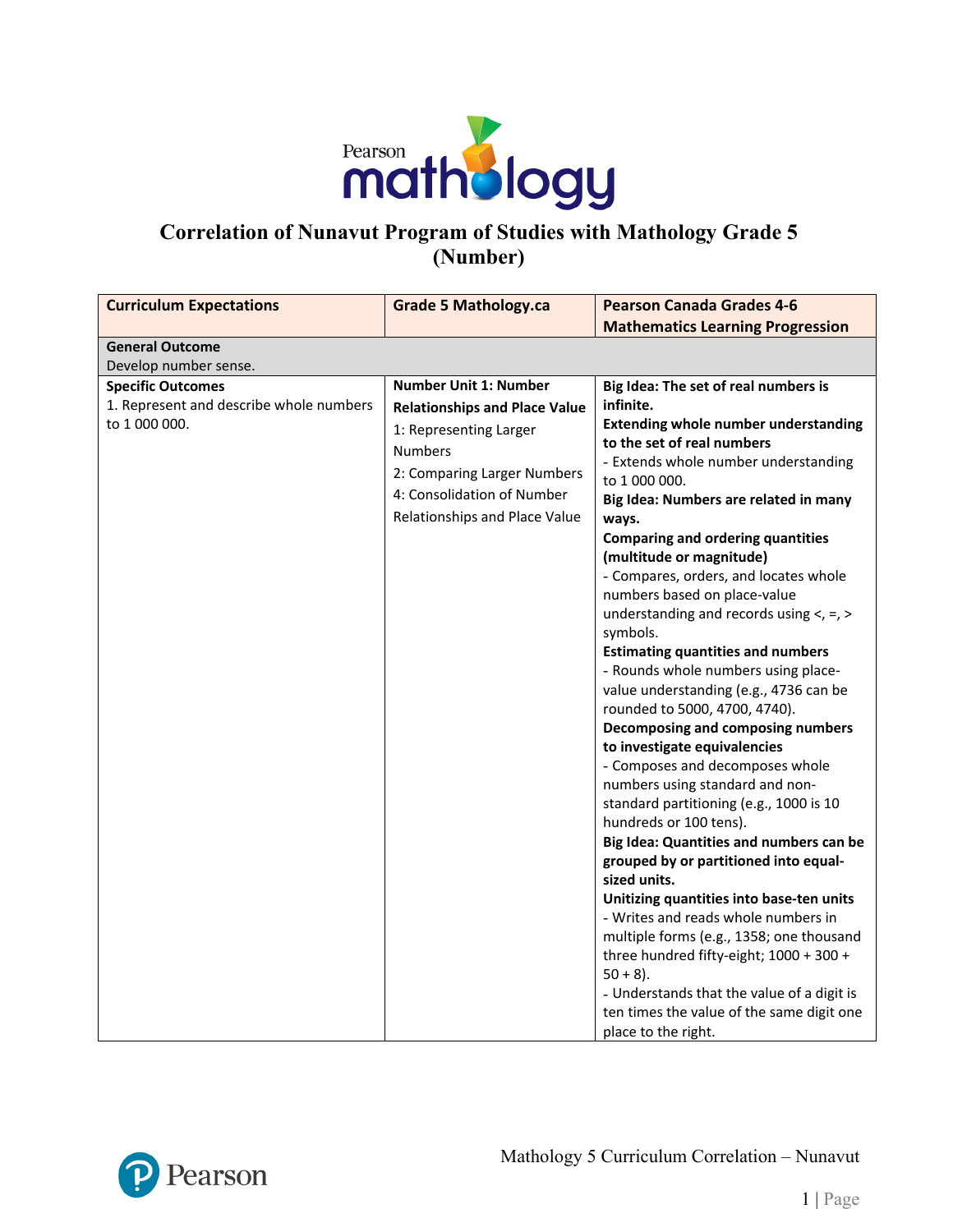| 2. Use estimation strategies in problem-   | <b>Number Unit 1: Number</b>         | Big Idea: Numbers are related in many                                           |
|--------------------------------------------|--------------------------------------|---------------------------------------------------------------------------------|
| solving contexts.                          | <b>Relationships and Place Value</b> | ways.                                                                           |
|                                            | 3: Estimating to Solve               | <b>Comparing and ordering quantities</b>                                        |
|                                            | Problems                             | (multitude or magnitude)                                                        |
|                                            |                                      | - Compares, orders, and locates whole                                           |
|                                            | <b>Number Unit 2: Fluency with</b>   | numbers based on place-value                                                    |
|                                            | <b>Addition and Subtraction</b>      | understanding and records using $\lt$ , =, >                                    |
|                                            |                                      | symbols.                                                                        |
|                                            | 5: Estimating Sums and               | <b>Estimating quantities and numbers</b><br>- Rounds whole numbers using place- |
|                                            | <b>Differences</b>                   | value understanding (e.g., 4736 can be                                          |
|                                            |                                      | rounded to 5000, 4700, 4740).                                                   |
|                                            | <b>Number Unit 4: Fluency with</b>   | Big Idea: Quantities and numbers can be                                         |
|                                            | <b>Multiplication and Division</b>   | operated on to determine how many                                               |
|                                            | 20: Using Estimation for             | and how much.                                                                   |
|                                            | Multiplication and Division          | Developing conceptual meaning of                                                |
|                                            |                                      | operations                                                                      |
|                                            |                                      | - Extends whole number computation                                              |
|                                            |                                      | models to larger numbers.                                                       |
|                                            |                                      | Developing fluency of operations                                                |
|                                            |                                      | - Estimates the result of whole number                                          |
|                                            |                                      | operations using contextually relevant<br>strategies (e.g., How many buses are  |
|                                            |                                      | needed to take the Grade 8 classes to the                                       |
|                                            |                                      | museum?).                                                                       |
|                                            |                                      | - Solves whole number computation                                               |
|                                            |                                      | using efficient strategies (e.g., mental                                        |
|                                            |                                      | computation, algorithms, calculating cost                                       |
|                                            |                                      | of transactions and change owing, saving                                        |
|                                            |                                      | money to make a purchase).                                                      |
| 3. Apply mental mathematics strategies     | Number Unit 4: Fluency with          | Big Idea: Quantities and numbers can be                                         |
| and number properties in order to          | <b>Multiplication and Division</b>   | operated on to determine how many                                               |
| understand and recall basic multiplication | 19: Relating Multiplication          | and how much.                                                                   |
| facts (multiplication tables) to 81 and    | and Division Facts                   | Investigating number and arithmetic                                             |
| related division facts.                    | 25: Consolidation of Fluency         | properties                                                                      |
|                                            | with Multiplication and              | - Recognizes and generates equivalent                                           |
|                                            | Division                             | numerical expressions using<br>commutative and associative properties.          |
|                                            |                                      | - Understands operational relationships                                         |
|                                            |                                      | (e.g., inverse relationship between                                             |
|                                            |                                      | multiplication/division,                                                        |
|                                            |                                      | addition/subtraction).                                                          |
|                                            |                                      | - Understands the identity of operations                                        |
|                                            |                                      | $(e.g., 5 + 0 = 5; 7 \times 1 = 7).$                                            |
|                                            |                                      | Developing fluency of operations                                                |
|                                            |                                      | - Fluently recalls multiplication and                                           |
|                                            |                                      | division facts to 100.                                                          |

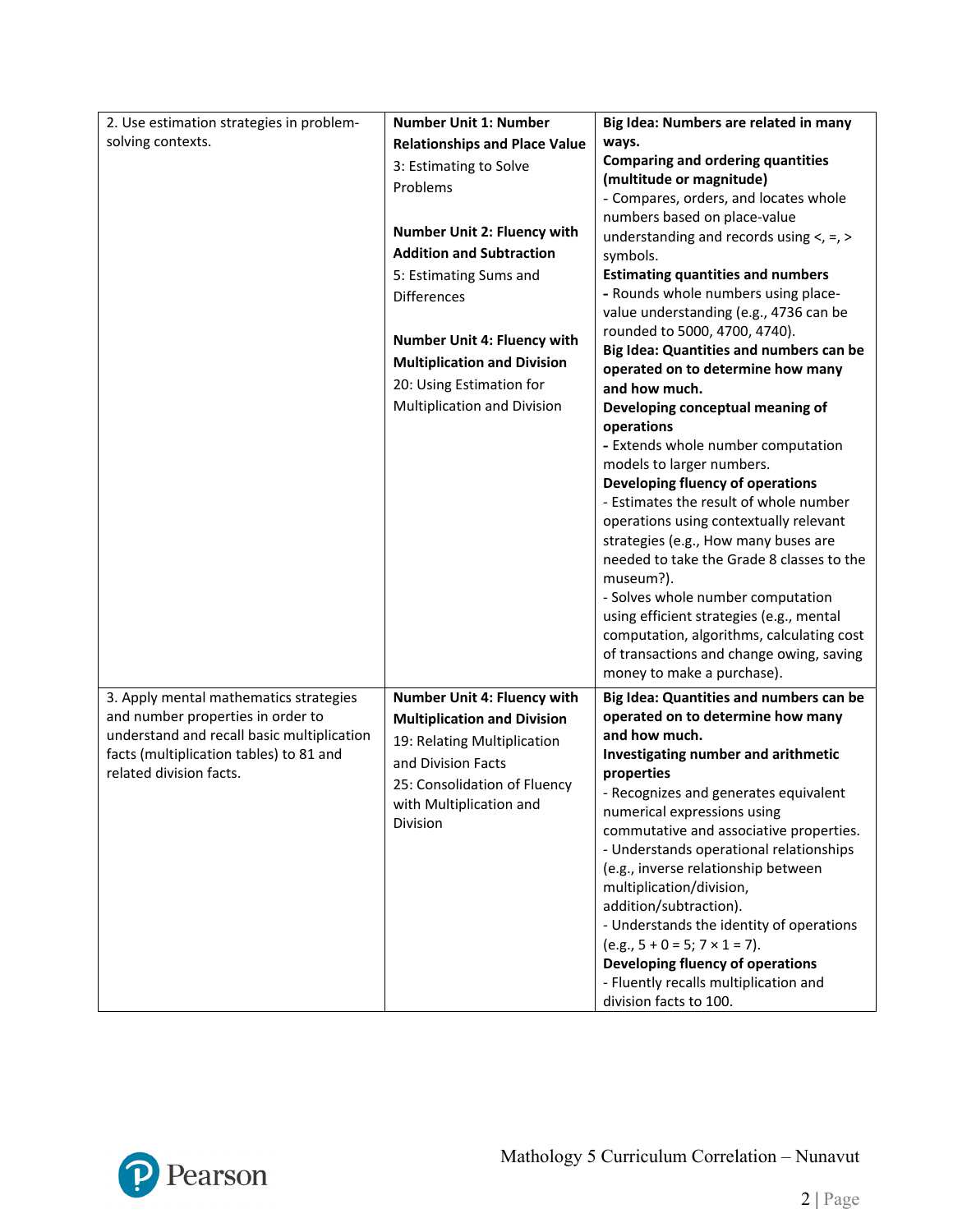| 4. Apply mental mathematics strategies<br>for multiplication.                                                                                                                                                         | <b>Number Unit 4: Fluency with</b><br><b>Multiplication and Division</b><br>20: Using Estimation for<br>Multiplication and Division<br>21: Strategies for Multiplying<br>Larger Numbers<br>25: Consolidation of Fluency<br>with Multiplication and<br>Division | Big Idea: Quantities and numbers can be<br>operated on to determine how many<br>and how much.<br>Developing conceptual meaning of<br>operations<br>- Understands the effect of multiplying<br>and dividing whole numbers by powers of<br>10.<br>- Extends whole number computation<br>models to larger numbers.                                                                                                                                                                                                                                                                                                                  |
|-----------------------------------------------------------------------------------------------------------------------------------------------------------------------------------------------------------------------|----------------------------------------------------------------------------------------------------------------------------------------------------------------------------------------------------------------------------------------------------------------|----------------------------------------------------------------------------------------------------------------------------------------------------------------------------------------------------------------------------------------------------------------------------------------------------------------------------------------------------------------------------------------------------------------------------------------------------------------------------------------------------------------------------------------------------------------------------------------------------------------------------------|
| 5. Demonstrate, with and without<br>concrete materials, an understanding of<br>multiplication (2-digit by 2-digit) to solve<br>problems.                                                                              | Number Unit 4: Fluency with<br><b>Multiplication and Division</b><br>22: Multiplying Whole<br><b>Numbers</b><br>25: Consolidation of Fluency<br>with Multiplication and<br>Division                                                                            | Big Idea: Quantities and numbers can be<br>operated on to determine how many<br>and how much.<br>Developing conceptual meaning of<br>operations<br>- Extends whole number computation<br>models to larger numbers.<br>Developing fluency of operations<br>- Solves whole number computation<br>using efficient strategies (e.g., mental<br>computation, algorithms, calculating cost<br>of transactions and change owing, saving<br>money to make a purchase).                                                                                                                                                                   |
| 6. Demonstrate, with and without<br>concrete materials, an understanding of<br>division (3-digit by 1-digit), and interpret<br>remainders to solve problems.                                                          | <b>Number Unit 4: Fluency with</b><br><b>Multiplication and Division</b><br>23: Dividing Larger Numbers<br>25: Consolidation of Fluency<br>with Multiplication and<br><b>Division</b>                                                                          | Big Idea: Quantities and numbers can be<br>operated on to determine how many<br>and how much.<br>Developing conceptual meaning of<br>operations<br>- Extends whole number computation<br>models to larger numbers.<br>Developing fluency of operations<br>- Solves whole number computation<br>using efficient strategies (e.g., mental<br>computation, algorithms, calculating cost<br>of transactions and change owing, saving<br>money to make a purchase).                                                                                                                                                                   |
| 7. Demonstrate an understanding of<br>fractions by using concrete, pictorial and<br>symbolic representations to:<br>create sets of equivalent<br>fractions<br>compare fractions with like and<br>unlike denominators. | <b>Number Unit 3: Fractions and</b><br><b>Decimals</b><br>10: Equivalent Fractions<br>12: Comparing and Ordering<br>Fractions<br>18: Consolidation of Fractions<br>and Decimals                                                                                | Big Idea: Numbers are related in many<br>ways.<br><b>Comparing and ordering quantities</b><br>(multitude or magnitude)<br>- Compares, orders, and locates fractions<br>with the same numerator or<br>denominator using reasoning (e.g., $\frac{3}{5}$ > $\frac{3}{6}$<br>because fifths are larger parts).<br>- Compares, orders, and locates fractions<br>using flexible strategies (e.g., comparing<br>models; creating common denominators<br>or numerators).<br><b>Estimating quantities and numbers</b><br>- Estimates the location of decimals and<br>fractions on a number line.<br>- Estimates the size and magnitude of |

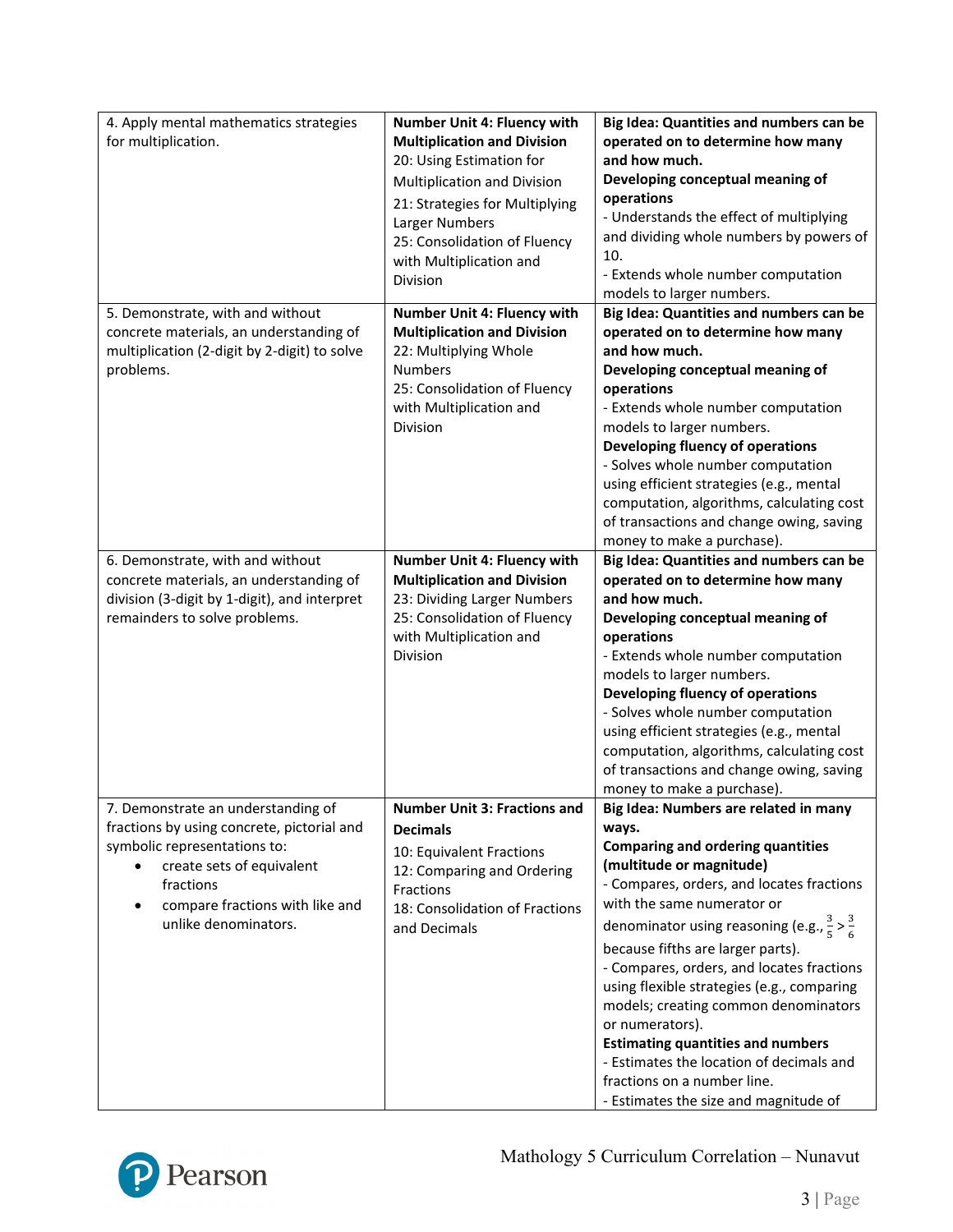|                                                                                                                       |                                                                                                                                                                                 | fractions by comparing to benchmarks.<br>Decomposing and composing numbers<br>to investigate equivalencies<br>- Generates and identifies equivalent<br>fractions using flexible strategies (e.g.,<br>represents the same part of a whole;<br>same part of a set; same location on a<br>number line).<br>Big Idea: Quantities and numbers can be<br>grouped by or partitioned into equal-<br>sized units.<br>- Partitions fractional parts into smaller<br>fractional units (e.g., partitions halves<br>into thirds to create sixths).                                                                                                                                                                                                                                                                                                                                                                                                                          |
|-----------------------------------------------------------------------------------------------------------------------|---------------------------------------------------------------------------------------------------------------------------------------------------------------------------------|----------------------------------------------------------------------------------------------------------------------------------------------------------------------------------------------------------------------------------------------------------------------------------------------------------------------------------------------------------------------------------------------------------------------------------------------------------------------------------------------------------------------------------------------------------------------------------------------------------------------------------------------------------------------------------------------------------------------------------------------------------------------------------------------------------------------------------------------------------------------------------------------------------------------------------------------------------------|
| 8. Describe and represent decimals<br>(tenths, hundredths, thousandths),<br>concretely, pictorially and symbolically. | <b>Number Unit 3: Fractions and</b><br><b>Decimals</b><br>13: Representing Decimals<br>18: Consolidation of Fractions<br>and Decimals                                           | Big Idea: The set of real numbers is<br>infinite.<br><b>Extending whole number understanding</b><br>to the set of real numbers.<br>- Extends decimal number understanding<br>to thousandths.<br>Big Idea: Numbers are related in many<br>ways.<br>Decomposing and composing numbers<br>to investigate equivalencies<br>- Composes and decomposes decimal<br>numbers using standard and non-<br>standard partitioning (e.g., 1.6 is 16<br>tenths or 0.16 tens).<br>Big Idea: Quantities and numbers can be<br>grouped by or partitioned into equal-<br>sized units.<br>Unitizing quantities into base-ten units<br>- Understands that the value of a digit is<br>ten times the value of the same digit one<br>place to the right.<br>- Understands that the value of a digit is<br>one-tenth the value of the same digit one<br>place to the left.<br>- Writes and reads decimal numbers in<br>multiple forms (i.e., numerals, number<br>names, expanded form). |
| 9. Relate decimals to fractions and<br>fractions to decimals (to thousandths).                                        | <b>Number Unit 3: Fractions and</b><br><b>Decimals</b><br>13: Representing Decimals<br>16: Relating Fractions and<br>Decimals<br>18: Consolidation of Fractions<br>and Decimals | Big Idea: Numbers are related in many<br>ways.<br>Decomposing and composing numbers<br>to investigate equivalencies<br>- Models and explains the relationship<br>between a fraction and its equivalent<br>decimal form (e.g., $\frac{2}{5} = \frac{4}{10} = 0.4$ ).<br>Big Idea: Quantities and numbers can be<br>grouped by or partitioned into equal-<br>sized units.                                                                                                                                                                                                                                                                                                                                                                                                                                                                                                                                                                                        |

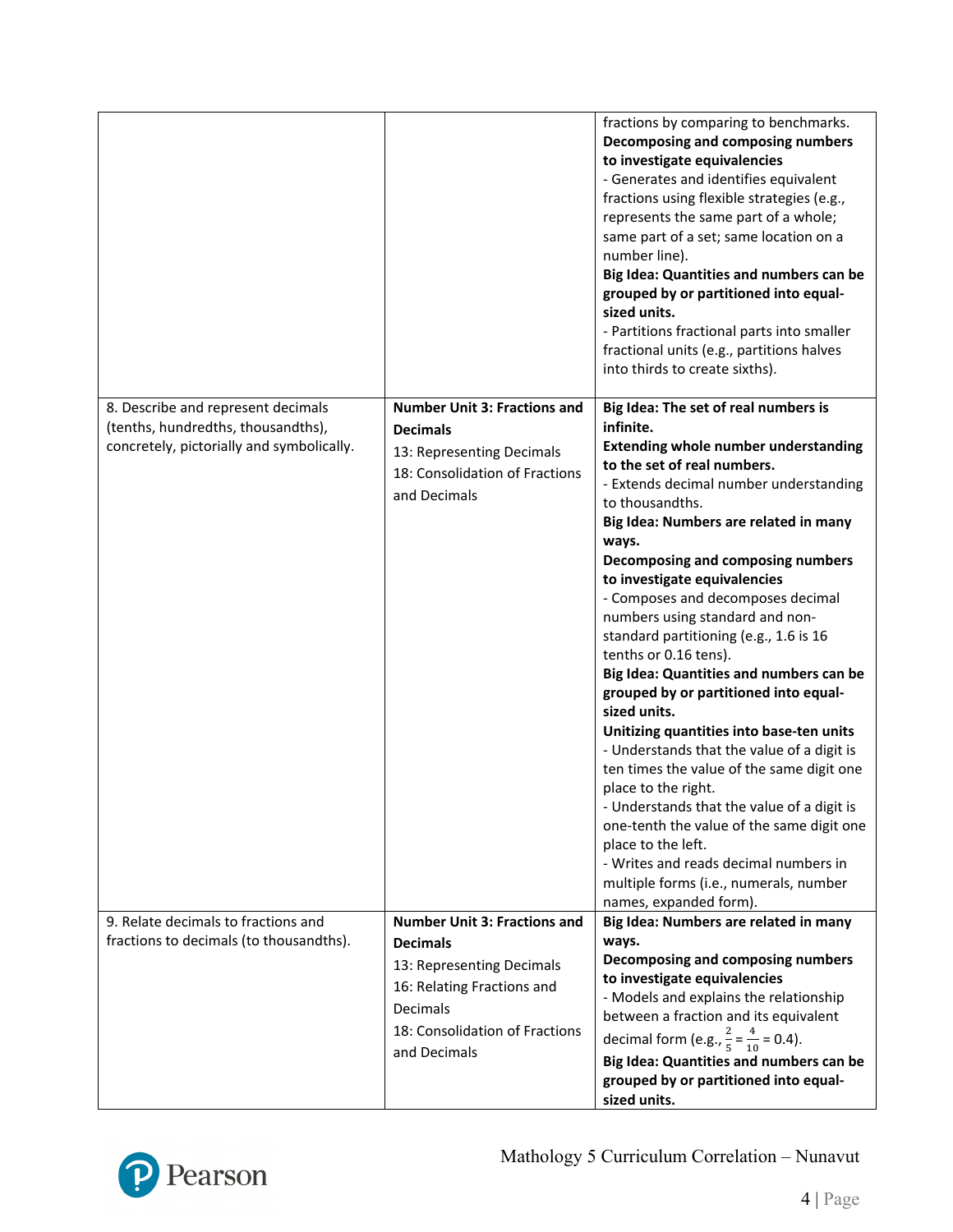|                                                                                                          |                                                                                                                                                                                                                                                                                             | Unitizing quantities into base-ten units<br>- Uses fractions with denominators of 10<br>to develop decimal fraction<br>understanding and notation (e.g., five-<br>tenths is $\frac{5}{10}$ or 0.5).<br>- Understands that the value of a digit is<br>ten times the value of the same digit one<br>place to the right.<br>- Understands that the value of a digit is<br>one-tenth the value of the same digit one<br>place to the left.<br>- Writes and reads decimal numbers in<br>multiple forms (i.e., numerals, number<br>names, expanded form).                                                                                                                               |
|----------------------------------------------------------------------------------------------------------|---------------------------------------------------------------------------------------------------------------------------------------------------------------------------------------------------------------------------------------------------------------------------------------------|-----------------------------------------------------------------------------------------------------------------------------------------------------------------------------------------------------------------------------------------------------------------------------------------------------------------------------------------------------------------------------------------------------------------------------------------------------------------------------------------------------------------------------------------------------------------------------------------------------------------------------------------------------------------------------------|
| 10. Compare and order decimals (to                                                                       | <b>Number Unit 3: Fractions and</b>                                                                                                                                                                                                                                                         | Big Idea: Numbers are related in many                                                                                                                                                                                                                                                                                                                                                                                                                                                                                                                                                                                                                                             |
| thousandths) by using:<br>benchmarks<br>place value<br>equivalent decimals.                              | <b>Decimals</b><br>15: Comparing and Ordering<br><b>Decimals</b><br>18: Consolidation of Fractions<br>and Decimals                                                                                                                                                                          | ways.<br><b>Comparing and ordering quantities</b><br>(multitude or magnitude)<br>- Compares, orders, and locates decimal<br>numbers using place-value<br>understanding.<br><b>Estimating quantities and numbers</b><br>- Estimates the location of decimals and<br>fractions on a number line.<br>Big Idea: Quantities and numbers can be<br>grouped by or partitioned into equal-<br>sized units.<br>Unitizing quantities into base-ten units<br>- Understands that the value of a digit is<br>ten times the value of the same digit one<br>place to the right.<br>- Understands that the value of a digit is<br>one-tenth the value of the same digit one<br>place to the left. |
| 11. Demonstrate an understanding of<br>addition and subtraction of decimals<br>(limited to thousandths). | <b>Number Unit 5: Operations</b><br>with Fractions and Decimals<br>26: Estimating Sums and<br>Differences with Decimals<br>27: Adding with Decimal<br><b>Numbers</b><br>28: Subtracting with Decimal<br><b>Numbers</b><br>32: Consolidation of<br>Operations with Fractions and<br>Decimals | Big Idea: Quantities and numbers can be<br>operated on to determine how many<br>and how much.<br>Developing conceptual meaning of<br>operations<br>- Demonstrates an understanding of<br>decimal number computation through<br>modelling and flexible strategies.<br>Developing fluency of operations<br>- Estimates sums and differences of<br>decimal numbers (e.g., calculating cost of<br>transactions involving dollars and cents).<br>- Solves decimal number computation<br>using efficient strategies.                                                                                                                                                                    |

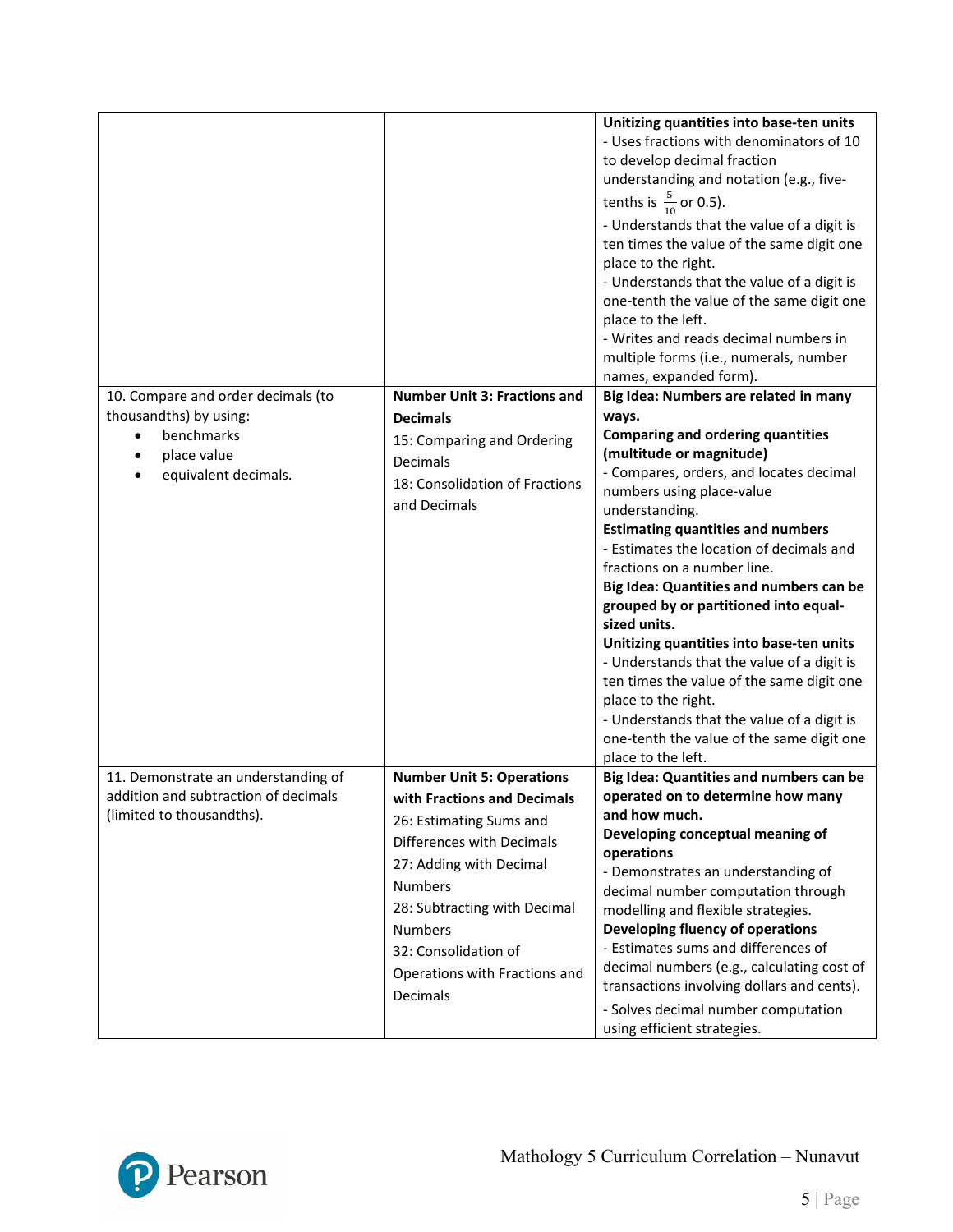

## **Correlation of Nunavut Program of Studies with Mathology Grade 5 (Patterns and Relations: Patterns)**

| <b>Curriculum Expectations</b>                                                                              | <b>Grade 5 Mathology.ca</b>                                                                                                                                                                            | <b>Pearson Canada Grades 4-6</b>                                                                                                                                                                                                                                                                                                                                                                                                                                                                                                                                                                                                                                                                                                                                                                                                                                                                                                                                                                                                                                                                                                                                                                                                                                                         |
|-------------------------------------------------------------------------------------------------------------|--------------------------------------------------------------------------------------------------------------------------------------------------------------------------------------------------------|------------------------------------------------------------------------------------------------------------------------------------------------------------------------------------------------------------------------------------------------------------------------------------------------------------------------------------------------------------------------------------------------------------------------------------------------------------------------------------------------------------------------------------------------------------------------------------------------------------------------------------------------------------------------------------------------------------------------------------------------------------------------------------------------------------------------------------------------------------------------------------------------------------------------------------------------------------------------------------------------------------------------------------------------------------------------------------------------------------------------------------------------------------------------------------------------------------------------------------------------------------------------------------------|
|                                                                                                             |                                                                                                                                                                                                        | <b>Mathematics Learning Progression</b>                                                                                                                                                                                                                                                                                                                                                                                                                                                                                                                                                                                                                                                                                                                                                                                                                                                                                                                                                                                                                                                                                                                                                                                                                                                  |
| <b>General Outcome</b>                                                                                      |                                                                                                                                                                                                        |                                                                                                                                                                                                                                                                                                                                                                                                                                                                                                                                                                                                                                                                                                                                                                                                                                                                                                                                                                                                                                                                                                                                                                                                                                                                                          |
| Use patterns to describe the world and to solve problems.                                                   |                                                                                                                                                                                                        |                                                                                                                                                                                                                                                                                                                                                                                                                                                                                                                                                                                                                                                                                                                                                                                                                                                                                                                                                                                                                                                                                                                                                                                                                                                                                          |
| <b>Specific Outcomes</b><br>1. Determine the pattern rule to make<br>predictions about subsequent elements. | <b>Patterning Unit 1: Patterning</b><br>1: Investigating Geometric<br>Patterns<br>2: Investigating Number<br>Patterns<br>3: Using Pattern Rules to Solve<br>Problems<br>4: Consolidation of Patterning | Big Idea: Regularity and repetition form<br>patterns that can be generalized and<br>predicted mathematically.<br>Representing patterns, relations, and<br>functions<br>- Describes, generates, extends,<br>translates, and corrects number and<br>shape patterns that follow a<br>predetermined rule.<br>- Uses multiple approaches to model<br>situations involving repetition (i.e.,<br>repeating patterns) and change (i.e.,<br>increasing/decreasing patterns) (e.g.,<br>using objects, tables, graphs, symbols,<br>loops and nested loops in coding).<br>- Represents a numeric or shape pattern<br>using a table of values by pairing the term<br>value with a term number.<br>- Generates a visual model to represent a<br>simple number pattern.<br>- Represents a mathematical context or<br>problem with expressions and equations<br>using variables to represent unknowns.<br>Generalizing and analyzing patterns,<br>relations, and functions<br>- Explains the rule for numeric patterns<br>including the starting point and change<br>(e.g., given: 16, 22, 28, 34,  Start at 16<br>and add 6 each time).<br>- Describes numeric and shape patterns<br>using words and numbers.<br>- Predicts the value of a given element in<br>a numeric or shape pattern using pattern |
|                                                                                                             |                                                                                                                                                                                                        | rules.                                                                                                                                                                                                                                                                                                                                                                                                                                                                                                                                                                                                                                                                                                                                                                                                                                                                                                                                                                                                                                                                                                                                                                                                                                                                                   |

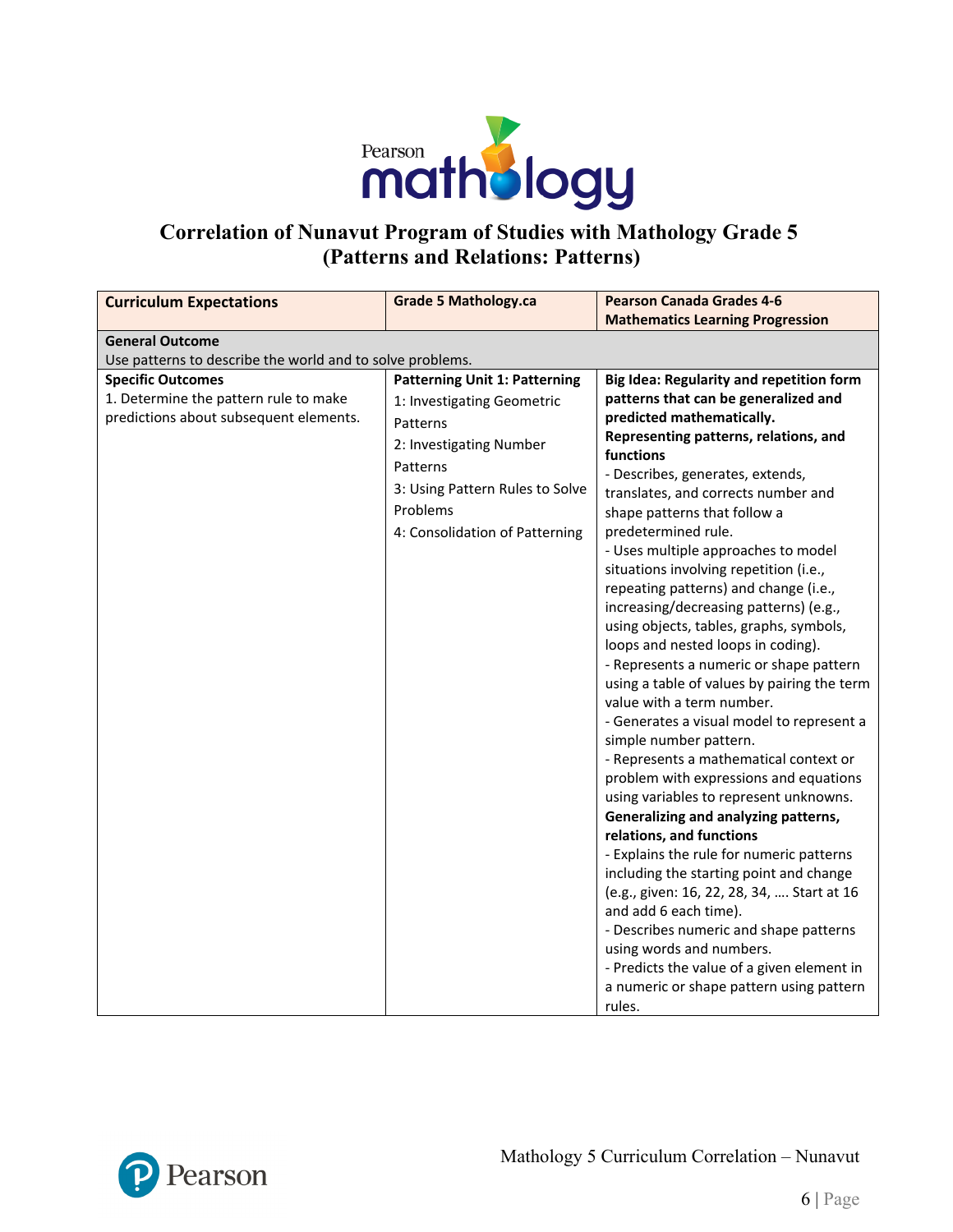

## **Correlation of Nunavut Program of Studies with Mathology Grade 5 (Patterns and Relations: Variables and Equations)**

| <b>Curriculum Expectations</b>                                                                                                                                                                                                                              | <b>Grade 5 Mathology.ca</b>                                                                                                                                                                                                                                                                | <b>Pearson Canada Grades 4-6</b>                                                                                                                                                                                                                                                                                                                                                                                                                                                                                                                                                                                                                                                                                                                                                                                                                                                                                                         |
|-------------------------------------------------------------------------------------------------------------------------------------------------------------------------------------------------------------------------------------------------------------|--------------------------------------------------------------------------------------------------------------------------------------------------------------------------------------------------------------------------------------------------------------------------------------------|------------------------------------------------------------------------------------------------------------------------------------------------------------------------------------------------------------------------------------------------------------------------------------------------------------------------------------------------------------------------------------------------------------------------------------------------------------------------------------------------------------------------------------------------------------------------------------------------------------------------------------------------------------------------------------------------------------------------------------------------------------------------------------------------------------------------------------------------------------------------------------------------------------------------------------------|
|                                                                                                                                                                                                                                                             |                                                                                                                                                                                                                                                                                            |                                                                                                                                                                                                                                                                                                                                                                                                                                                                                                                                                                                                                                                                                                                                                                                                                                                                                                                                          |
|                                                                                                                                                                                                                                                             |                                                                                                                                                                                                                                                                                            |                                                                                                                                                                                                                                                                                                                                                                                                                                                                                                                                                                                                                                                                                                                                                                                                                                                                                                                                          |
| <b>General Outcome</b><br>Represent algebraic expressions in multiple ways.<br><b>Specific Outcomes</b><br>2. Express a given problem as an equation<br>in which a letter variable is used to<br>represent an unknown number (limited to<br>whole numbers). | <b>Patterning Unit 2: Variables</b><br>and Equations<br>5: Using Variables<br>6: Solving Addition and<br><b>Subtraction Equations</b><br>7: Solving Multiplication and<br>Division Equations<br>8: Using Equations to Solve<br>Problems<br>10: Consolidation of Variables<br>and Equations | <b>Mathematics Learning Progression</b><br><b>Big Idea: Patterns and relations can</b><br>be represented with symbols,<br>equations, and expressions.<br><b>Understanding equality and</b><br>inequality, building on generalized<br>properties of numbers and<br>operations<br>- Expresses a one-step mathematical<br>problem as an equation using a<br>symbol or letter to represent an<br>unknown number (e.g., Sena had<br>some tokens and used four. She has<br>seven left: $\Box - 4 = 7$ ).<br>Using variables, algebraic<br>expressions, and equations to<br>represent mathematical relations<br>- Understands an unknown quantity<br>(i.e., variable) may be represented by<br>a symbol or letter (e.g., $13 - \square = 8$ ; 4n<br>$= 12$ ).<br>- Flexibly uses symbols and letters to<br>represent unknown quantities in<br>equations (e.g., knows that $4 + \square = 7$ ; 4<br>$+x = 7$ ; and $4 + y = 7$ all represent the |
|                                                                                                                                                                                                                                                             |                                                                                                                                                                                                                                                                                            | same equation with $\Box$ , x, and y<br>representing the same value).<br>- Interprets and writes algebraic                                                                                                                                                                                                                                                                                                                                                                                                                                                                                                                                                                                                                                                                                                                                                                                                                               |
|                                                                                                                                                                                                                                                             |                                                                                                                                                                                                                                                                                            | expressions (e.g., 2n means two times<br>a number; subtracting a number from<br>7 can be written as $7 - n$ ).<br>- Understands a variable as a changing<br>quantity (e.g., 5s, where s can be any<br>value).                                                                                                                                                                                                                                                                                                                                                                                                                                                                                                                                                                                                                                                                                                                            |

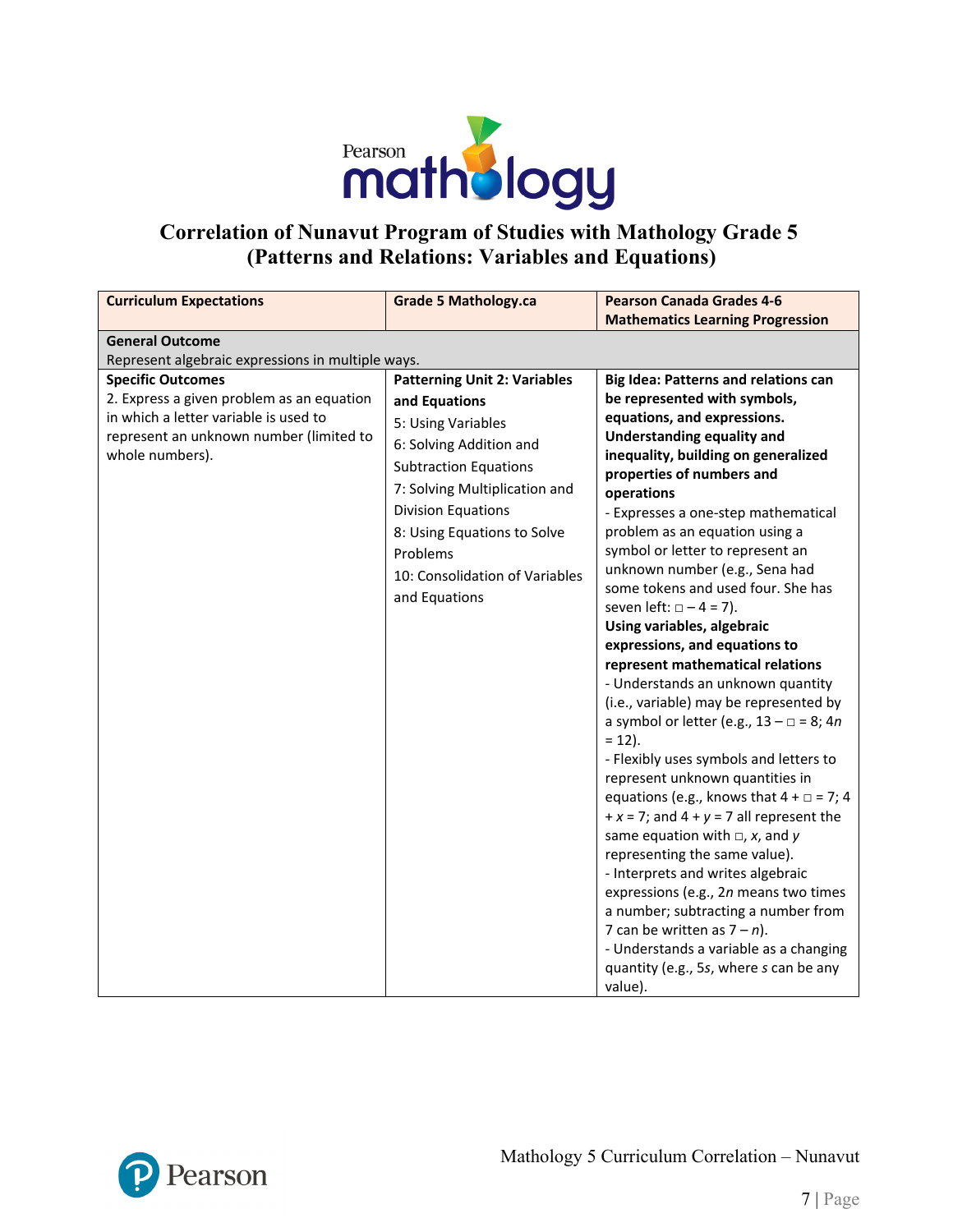| 3. Solve problems involving single-     | <b>Patterning Unit 2: Variables</b> | Big Idea: Patterns and relations can                           |
|-----------------------------------------|-------------------------------------|----------------------------------------------------------------|
| variable, one-step equations with whole | and Equations                       | be represented with symbols,                                   |
| number coefficients and whole number    | 5: Using Variables                  | equations, and expressions.                                    |
| solutions.                              | 6: Solving Addition and             | <b>Understanding equality and</b>                              |
|                                         |                                     | inequality, building on generalized                            |
|                                         | <b>Subtraction Equations</b>        | properties of numbers and                                      |
|                                         | 7: Solving Multiplication and       | operations                                                     |
|                                         | Division Equations                  | - Determines an unknown number in                              |
|                                         | 8: Using Equations to Solve         | simple one-step equations using                                |
|                                         | Problems                            | different strategies (e.g., $n \times 3 = 12$ ; 13             |
|                                         | 10: Consolidation of Variables      | $- \Box = 8$ ).                                                |
|                                         | and Equations                       | - Uses arithmetic properties to                                |
|                                         |                                     | investigate and transform one-step                             |
|                                         |                                     | addition and multiplication equations                          |
|                                         |                                     | (e.g., $5 + 4 = 9$ and $5 + a = 9$ have the                    |
|                                         |                                     | same structure and can be rearranged                           |
|                                         |                                     | in similar ways to maintain equality: 4                        |
|                                         |                                     | $+5 = 9$ and $a + 5 = 9$ ).                                    |
|                                         |                                     | - Uses arithmetic properties to                                |
|                                         |                                     | investigate and transform one-step                             |
|                                         |                                     | subtraction and division equations                             |
|                                         |                                     | (e.g., $12 - 5 = 7$ and $12 - b = 7$ have                      |
|                                         |                                     | the same structure and can be                                  |
|                                         |                                     | rearranged in similar ways to maintain                         |
|                                         |                                     | equality: $12 - 7 = 5$ and $12 - 7 = b$ ).                     |
|                                         |                                     | Using variables, algebraic                                     |
|                                         |                                     | expressions, and equations to                                  |
|                                         |                                     | represent mathematical relations                               |
|                                         |                                     | - Understands an unknown quantity                              |
|                                         |                                     | (i.e., variable) may be represented by                         |
|                                         |                                     | a symbol or letter (e.g., $13 - \square = 8$ ; 4n<br>$= 12$ ). |
|                                         |                                     | - Flexibly uses symbols and letters to                         |
|                                         |                                     | represent unknown quantities in                                |
|                                         |                                     | equations (e.g., knows that $4 + \square = 7$ ; 4              |
|                                         |                                     | $+x = 7$ ; and $4 + y = 7$ all represent the                   |
|                                         |                                     | same equation with $\Box$ , x, and y                           |
|                                         |                                     | representing the same value).                                  |
|                                         |                                     | - Interprets and writes algebraic                              |
|                                         |                                     | expressions (e.g., 2n means two times                          |
|                                         |                                     | a number; subtracting a number from                            |
|                                         |                                     | 7 can be written as $7 - n$ ).                                 |
|                                         |                                     | - Understands a variable as a changing                         |
|                                         |                                     | quantity (e.g., 5s, where s can be any                         |
|                                         |                                     | value).                                                        |
|                                         |                                     |                                                                |
|                                         |                                     |                                                                |

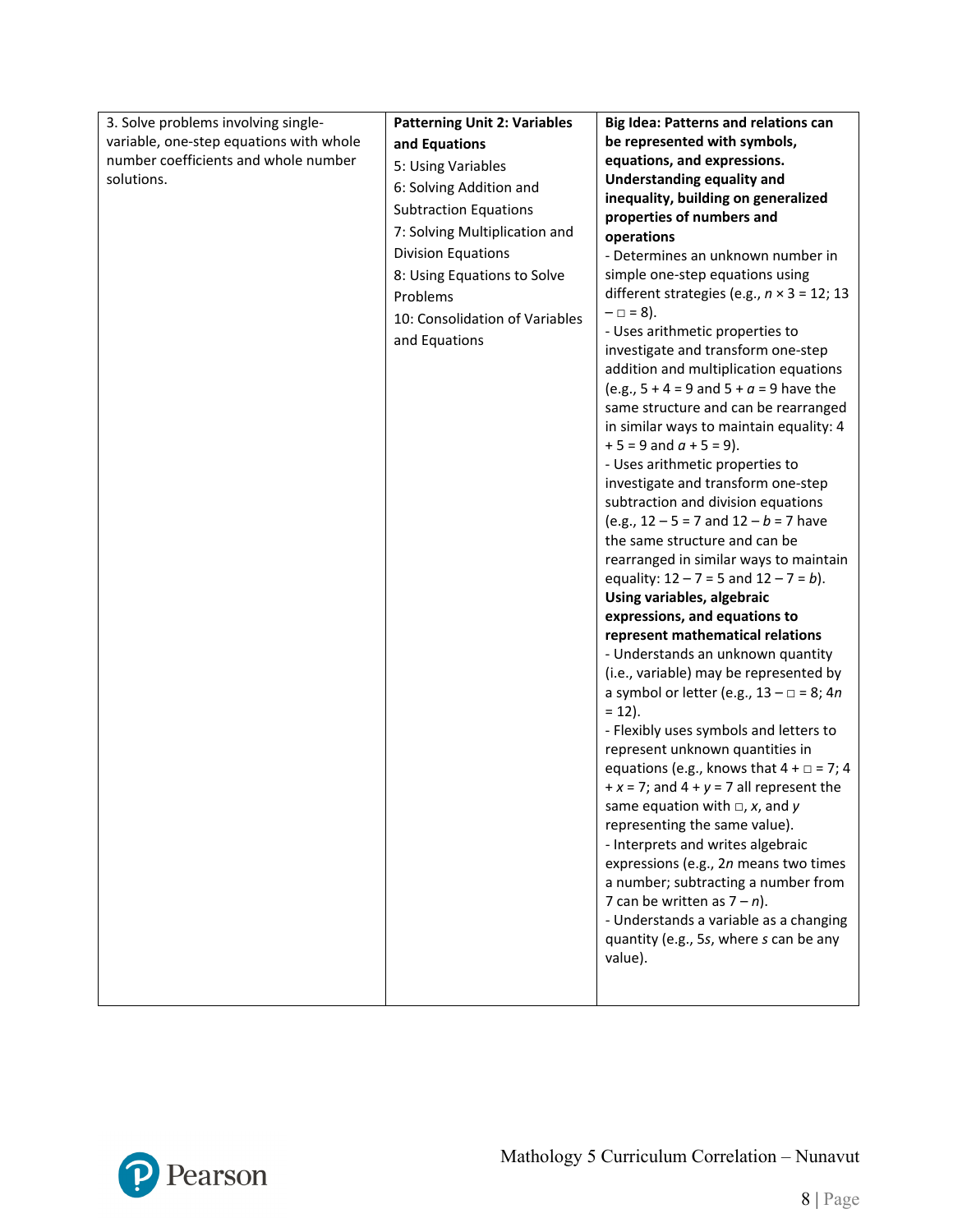

## **Correlation of Nunavut Program of Studies with Mathology Grade 5 (Shape and Space: Measurement)**

| <b>Curriculum Expectations</b>                                                                                                                                                                                                                   | <b>Grade 5 Mathology.ca</b>                                                                                                                                                                                          | <b>Pearson Canada Grades 4-6</b><br><b>Mathematics Learning Progression</b>                                                                                                                                                                                                                                                                                                                                                                                                                                                      |
|--------------------------------------------------------------------------------------------------------------------------------------------------------------------------------------------------------------------------------------------------|----------------------------------------------------------------------------------------------------------------------------------------------------------------------------------------------------------------------|----------------------------------------------------------------------------------------------------------------------------------------------------------------------------------------------------------------------------------------------------------------------------------------------------------------------------------------------------------------------------------------------------------------------------------------------------------------------------------------------------------------------------------|
| <b>General Outcome</b><br>Use direct and indirect measurement to solve problems.                                                                                                                                                                 |                                                                                                                                                                                                                      |                                                                                                                                                                                                                                                                                                                                                                                                                                                                                                                                  |
| <b>Specific Outcomes</b><br>1. Identify 90° angles.                                                                                                                                                                                              | <b>Geometry Unit 1A: 2-D</b><br><b>Shapes and 3-D Solids</b><br>2: Investigating Quadrilaterals<br>4: Consolidation of 2-D Shapes<br>and 3-D Solids                                                                  | Big Idea: 2-D shapes and 3-D solids<br>can be analyzed and classified in<br>different ways by their attributes.<br>Investigating geometric attributes<br>and properties of 2-D shapes and 3-D<br>solids<br>- Understands angle as a geometric<br>figure formed from two rays or line<br>segments sharing a common<br>endpoint.                                                                                                                                                                                                   |
| 2. Design and construct different<br>rectangles, given either perimeter or area,<br>or both (whole numbers), and make<br>generalizations.                                                                                                        | Measurement Unit 1: Length,<br><b>Perimeter, and Area</b><br>4: Relating the Perimeter and<br>Area of Rectangles<br>6: Consolidation of Length,<br>Perimeter, and Area                                               | Big Idea: Assigning a unit to a<br>continuous attribute allows us to<br>measure and make comparisons.<br><b>Understanding relationships among</b><br>measured units<br>- Develops and generalizes strategies<br>to compute area and perimeter of<br>rectangles.<br>- Investigates the relationship<br>between perimeter and area in<br>rectangles.                                                                                                                                                                               |
| 3. Demonstrate an understanding of<br>measuring length (mm) by:<br>selecting and justifying referents<br>for the unit mm<br>modelling and describing the<br>$\bullet$<br>relationship between mm and cm<br>units, and between mm and m<br>units. | Measurement Unit 1: Length,<br><b>Perimeter, and Area</b><br>1: Estimating and Measuring<br>in Millimetres<br>2: Measuring Length in<br><b>Different Units</b><br>6: Consolidation of Length,<br>Perimeter, and Area | Big Idea: Assigning a unit to a<br>continuous attribute allows us to<br>measure and make comparisons.<br>Selecting and using units to estimate,<br>measure, construct, and make<br>comparisons<br>- Chooses the most appropriate unit<br>to measure a given attribute of an<br>object (e.g., classroom area measured<br>in square metres).<br><b>Understanding relationships among</b><br>measured units<br>- Understands and applies the<br>multiplicative relationship among<br>metric units of length, mass, and<br>capacity. |

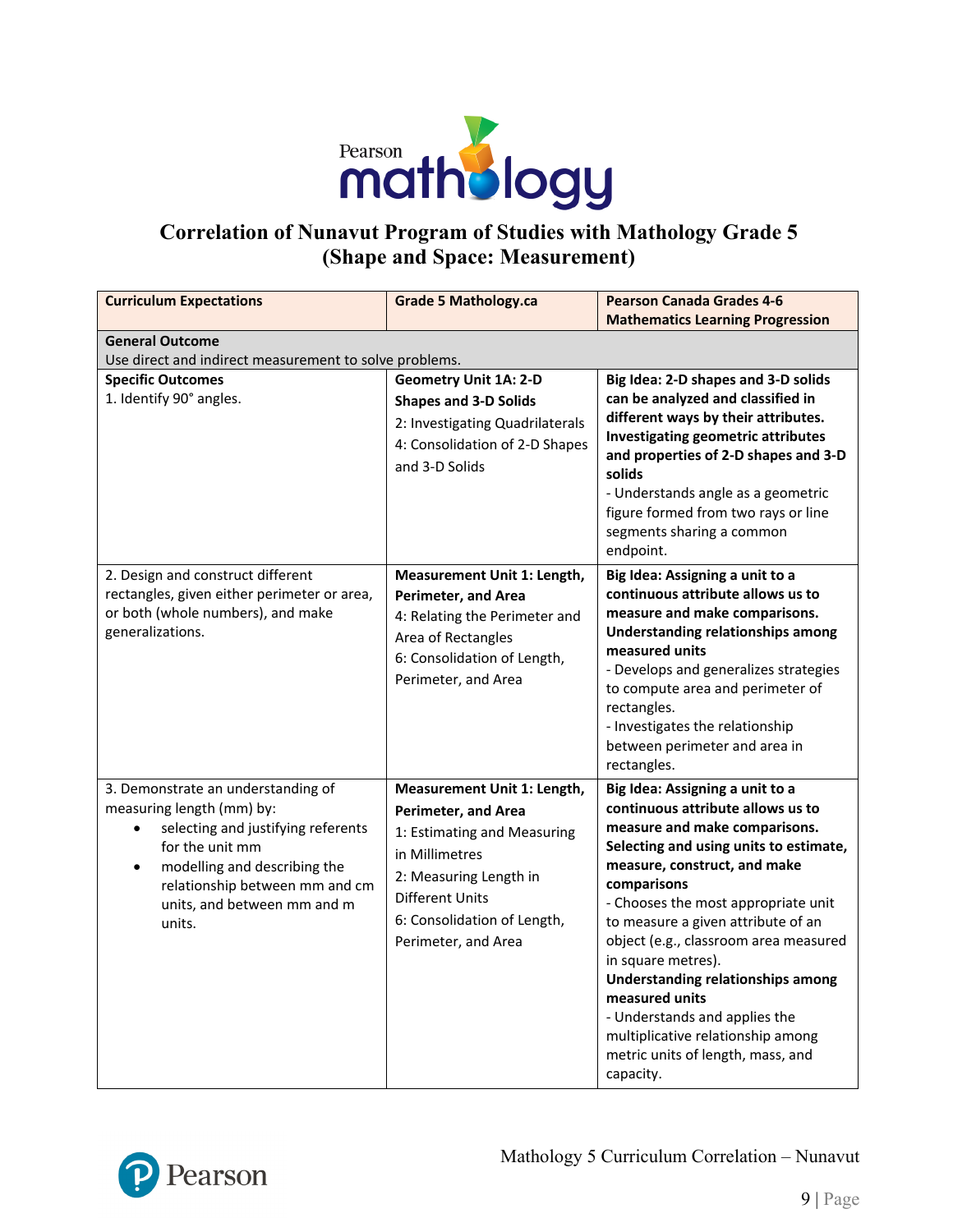| 4. Demonstrate an understanding of<br>volume by:<br>selecting and justifying referents<br>٠<br>for $cm3$ or $m3$ units<br>estimating volume, using<br>$\bullet$<br>referents for cm <sup>3</sup> or m <sup>3</sup><br>measuring and recording volume<br>$\bullet$<br>$\rm (cm^3~or~m^3)$<br>constructing right rectangular<br>prisms for a given volume. | <b>Measurement Unit 2:</b><br><b>Volume, Capacity, and Mass</b><br>10: Investigating Volume<br>11: Investigating Volume with<br><b>Rectangular Prisms</b><br>12: Consolidation of Volume,<br>Capacity, and Mass | Big Idea: Many things in our world<br>(e.g., objects, spaces, events) have<br>attributes that can be measured and<br>compared.<br>Understanding attributes that can be<br>measured, compared, and ordered<br>- Understands volume and capacity as<br>attributes of 3-D objects that can be<br>measured and compared.<br>Big Idea: Assigning a unit to a<br>continuous attribute allows us to<br>measure and make comparisons.<br>Selecting and using units to estimate,<br>measure, construct, and make<br>comparisons<br>- Chooses the most appropriate unit<br>to measure a given attribute of an<br>object (e.g., classroom area measured<br>in square metres).<br>- Develops understanding of a unit<br>cube and uses unit cubes to estimate<br>and measure volume of 3-D objects.<br>- Measures, constructs, and estimates<br>volume using standard cubic units<br>(e.g., cubic centimetre).<br><b>Understanding relationships among</b><br>measured units<br>- Understands and applies the<br>multiplicative relationship among<br>metric units of length, mass, and<br>capacity. |
|----------------------------------------------------------------------------------------------------------------------------------------------------------------------------------------------------------------------------------------------------------------------------------------------------------------------------------------------------------|-----------------------------------------------------------------------------------------------------------------------------------------------------------------------------------------------------------------|-----------------------------------------------------------------------------------------------------------------------------------------------------------------------------------------------------------------------------------------------------------------------------------------------------------------------------------------------------------------------------------------------------------------------------------------------------------------------------------------------------------------------------------------------------------------------------------------------------------------------------------------------------------------------------------------------------------------------------------------------------------------------------------------------------------------------------------------------------------------------------------------------------------------------------------------------------------------------------------------------------------------------------------------------------------------------------------------|
| 5. Demonstrate an understanding of<br>capacity by:<br>describing the relationship<br>between mL and L<br>selecting and justifying referents<br>for mL or L units<br>estimating capacity, using<br>referents for mL or L<br>measuring and recording capacity<br>(mL or L).                                                                                | <b>Measurement Unit 2:</b><br><b>Volume, Capacity, and Mass</b><br>8: Investigating Capacity<br>12: Consolidation of Volume,<br>Capacity, and Mass                                                              | Big Idea: Many things in our world<br>(e.g., objects, spaces, events) have<br>attributes that can be measured and<br>compared.<br>Understanding attributes that can be<br>measured, compared, and ordered<br>- Understands volume and capacity as<br>attributes of 3-D objects that can be<br>measured and compared.<br>Big Idea: Assigning a unit to a<br>continuous attribute allows us to<br>measure and make comparisons.<br>Selecting and using units to estimate,<br>measure, construct, and make<br>comparisons<br>- Chooses the most appropriate unit<br>to measure a given attribute of an<br>object (e.g., classroom area measured<br>in square metres).<br><b>Understanding relationships among</b><br>measured units                                                                                                                                                                                                                                                                                                                                                        |

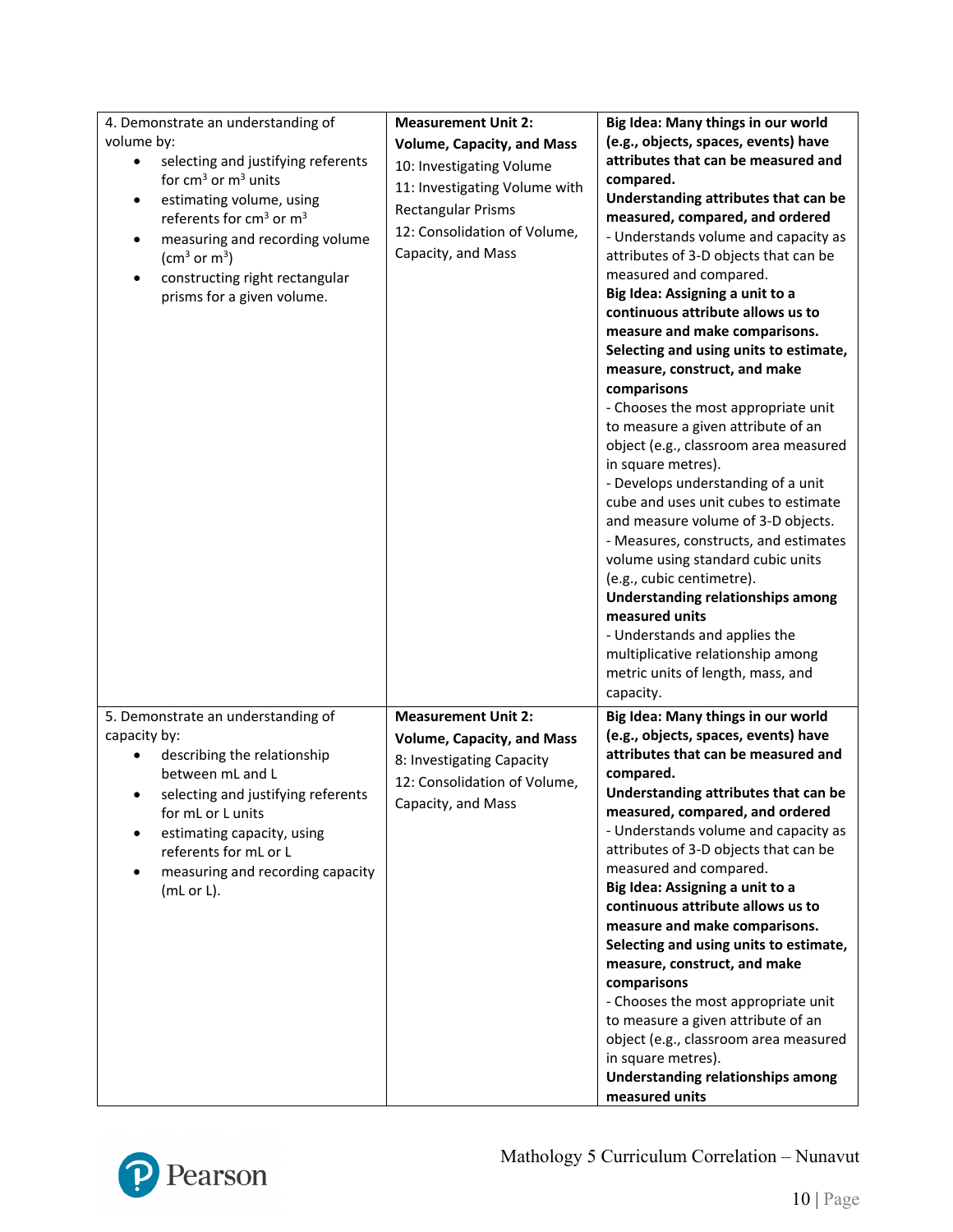|  | - Understands and applies the<br>multiplicative relationship among<br>metric units of length, mass, and<br>capacity. |
|--|----------------------------------------------------------------------------------------------------------------------|
|  |                                                                                                                      |



Mathology 5 Curriculum Correlation – Nunavut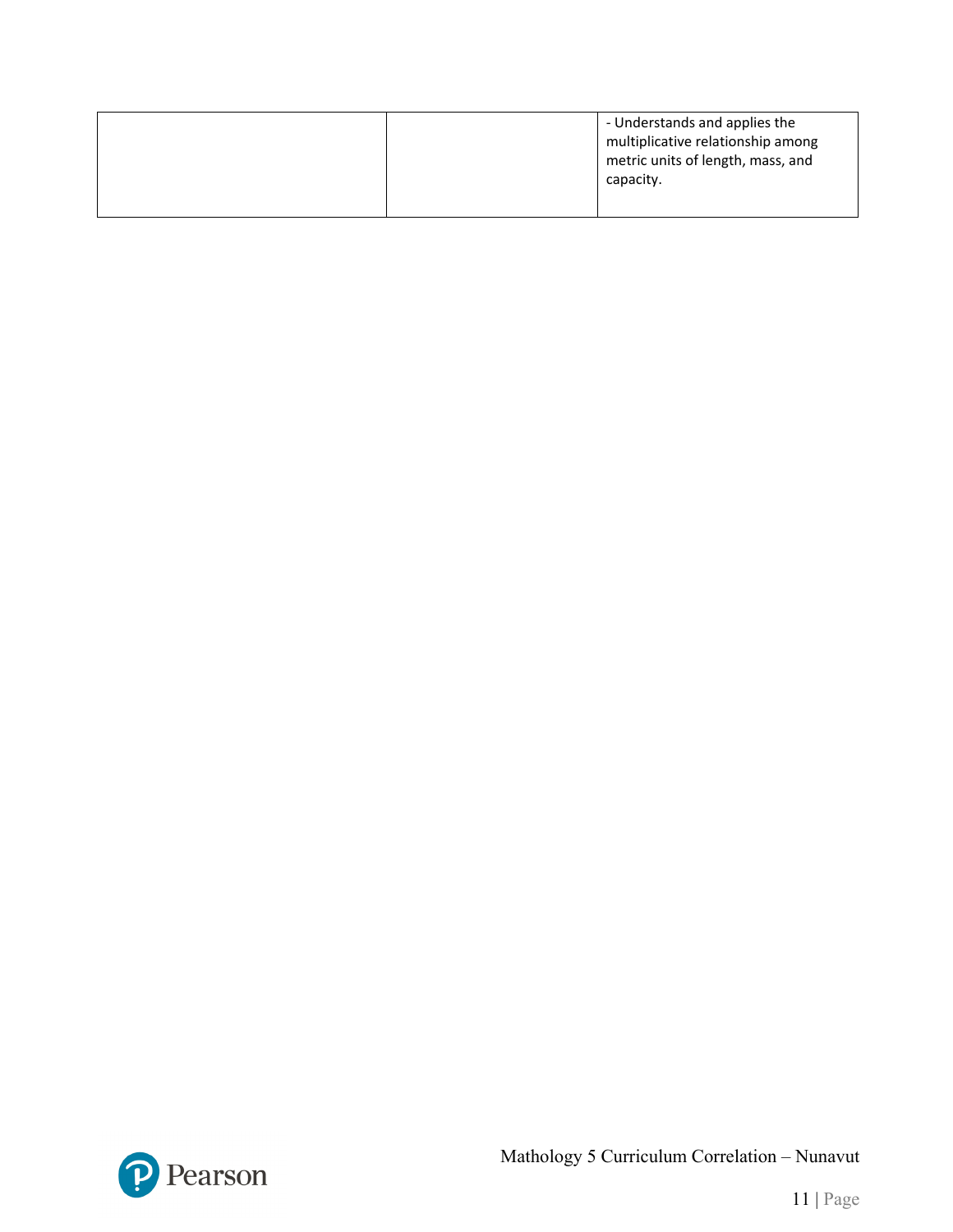

### **Correlation of Nunavut Program of Studies with Mathology Grade 5 (Shape and Space: 3-D Objects and 2-D Shapes)**

| <b>Curriculum Expectations</b>                                                                                                                                                                                                                                      | <b>Grade 5 Mathology.ca</b>                                                                                                                                                                           | <b>Pearson Canada Grades 4-6</b><br><b>Mathematics Learning Progression</b>                                                                                                                                                                                                                                                                                                                                                                                                                                                                                                                                                                                                                                                                                                                                    |
|---------------------------------------------------------------------------------------------------------------------------------------------------------------------------------------------------------------------------------------------------------------------|-------------------------------------------------------------------------------------------------------------------------------------------------------------------------------------------------------|----------------------------------------------------------------------------------------------------------------------------------------------------------------------------------------------------------------------------------------------------------------------------------------------------------------------------------------------------------------------------------------------------------------------------------------------------------------------------------------------------------------------------------------------------------------------------------------------------------------------------------------------------------------------------------------------------------------------------------------------------------------------------------------------------------------|
| <b>General Outcome</b>                                                                                                                                                                                                                                              |                                                                                                                                                                                                       |                                                                                                                                                                                                                                                                                                                                                                                                                                                                                                                                                                                                                                                                                                                                                                                                                |
| Describe the characteristics of 3-D objects and 2-D shapes, and analyze the relationships among them.                                                                                                                                                               |                                                                                                                                                                                                       |                                                                                                                                                                                                                                                                                                                                                                                                                                                                                                                                                                                                                                                                                                                                                                                                                |
| <b>Specific Outcomes</b><br>6. Describe and provide examples of edges<br>and faces of 3-D objects, and sides of 2-D<br>shapes that are:<br>parallel<br>$\bullet$<br>$\bullet$<br>intersecting<br>perpendicular<br>$\bullet$<br>vertical<br>$\bullet$<br>horizontal. | <b>Geometry Unit 1A: 2-D</b><br><b>Shapes and 3-D Solids</b><br>1: Properties of 2-D Shapes<br>and 3-D Objects<br>2: Investigating Quadrilaterals<br>4: Consolidation of 2-D<br>Shapes and 3-D Solids | Big Ideas: 2-D shapes and 3-D solids<br>can be analyzed and classified in<br>different ways by their attributes.<br>Investigating geometric attributes<br>and properties of 2-D shapes and 3-D<br>solids<br>- Sorts, describes, constructs, and<br>classifies polygons based on side<br>attributes (e.g., parallel,<br>perpendicular, regular/irregular).<br>- Sorts, describes, constructs, and<br>classifies 3-D objects based on edges,<br>faces, vertices, and angles (e.g.,<br>prisms, pyramids).<br>Investigating 2-D shapes, 3-D solids,<br>and their attributes through<br>composition and decomposition<br>- Identifies types of lines in 2-D images<br>(e.g., parallel, intersecting,<br>perpendicular).<br>- Investigates 2-D shapes that do or do<br>not have parallel and perpendicular<br>lines. |
| 7. Identify and sort quadrilaterals,<br>including:<br>rectangles<br>$\bullet$<br>squares<br>$\bullet$<br>trapezoids<br>$\bullet$<br>parallelograms<br>$\bullet$<br>rhombuses<br>according to their attributes.                                                      | <b>Geometry Unit 1A: 2-D</b><br><b>Shapes and 3-D Solids</b><br>2: Investigating Quadrilaterals<br>4: Consolidation of 2-D<br>Shapes and 3-D Solids                                                   | Big Ideas: 2-D shapes and 3-D solids<br>can be analyzed and classified in<br>different ways by their attributes.<br><b>Investigating geometric attributes</b><br>and properties of 2-D shapes and 3-D<br>solids<br>- Identifies and draws parallel,<br>intersecting, and perpendicular lines.<br>- Sorts, describes, constructs, and<br>classifies polygons based on side<br>attributes (e.g., parallel,<br>perpendicular, regular/irregular).<br>- Sorts, describes, classifies 2-D shapes<br>based on their geometric properties<br>(e.g., side lengths, angles, diagonals).                                                                                                                                                                                                                                 |



Mathology 5 Curriculum Correlation – Nunavut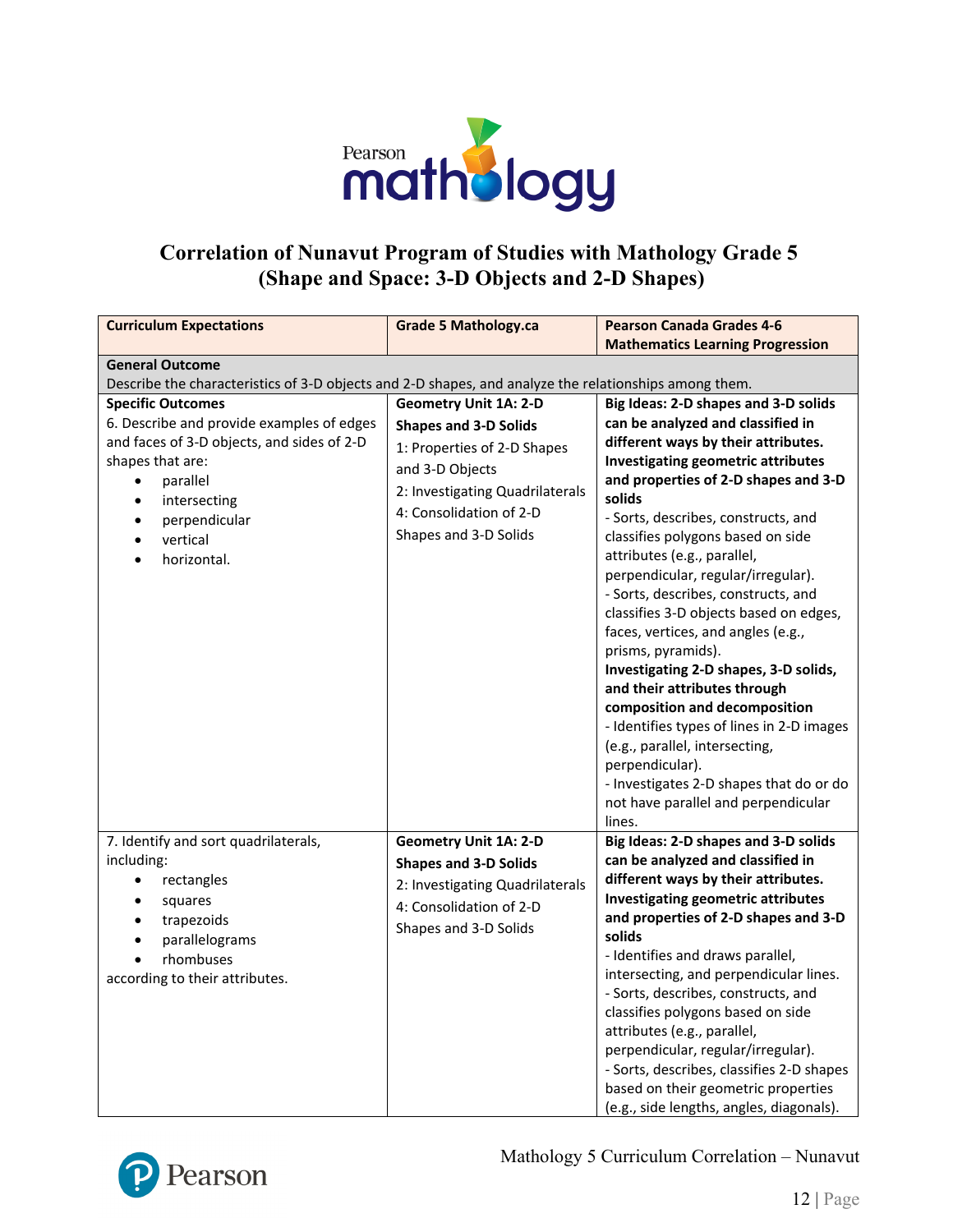| - Classifies 2-D shapes within a          |
|-------------------------------------------|
| hierarchy based on their properties       |
| (e.g., rectangles are a subset of         |
| parallelograms).                          |
| Investigating 2-D shapes, 3-D solids,     |
| and their attributes through              |
| composition and decomposition             |
| - Identifies types of lines in 2-D images |
| (e.g., parallel, intersecting,            |
| perpendicular).                           |
| - Investigates 2-D shapes that do or do   |
| not have parallel and perpendicular       |
| lines.                                    |

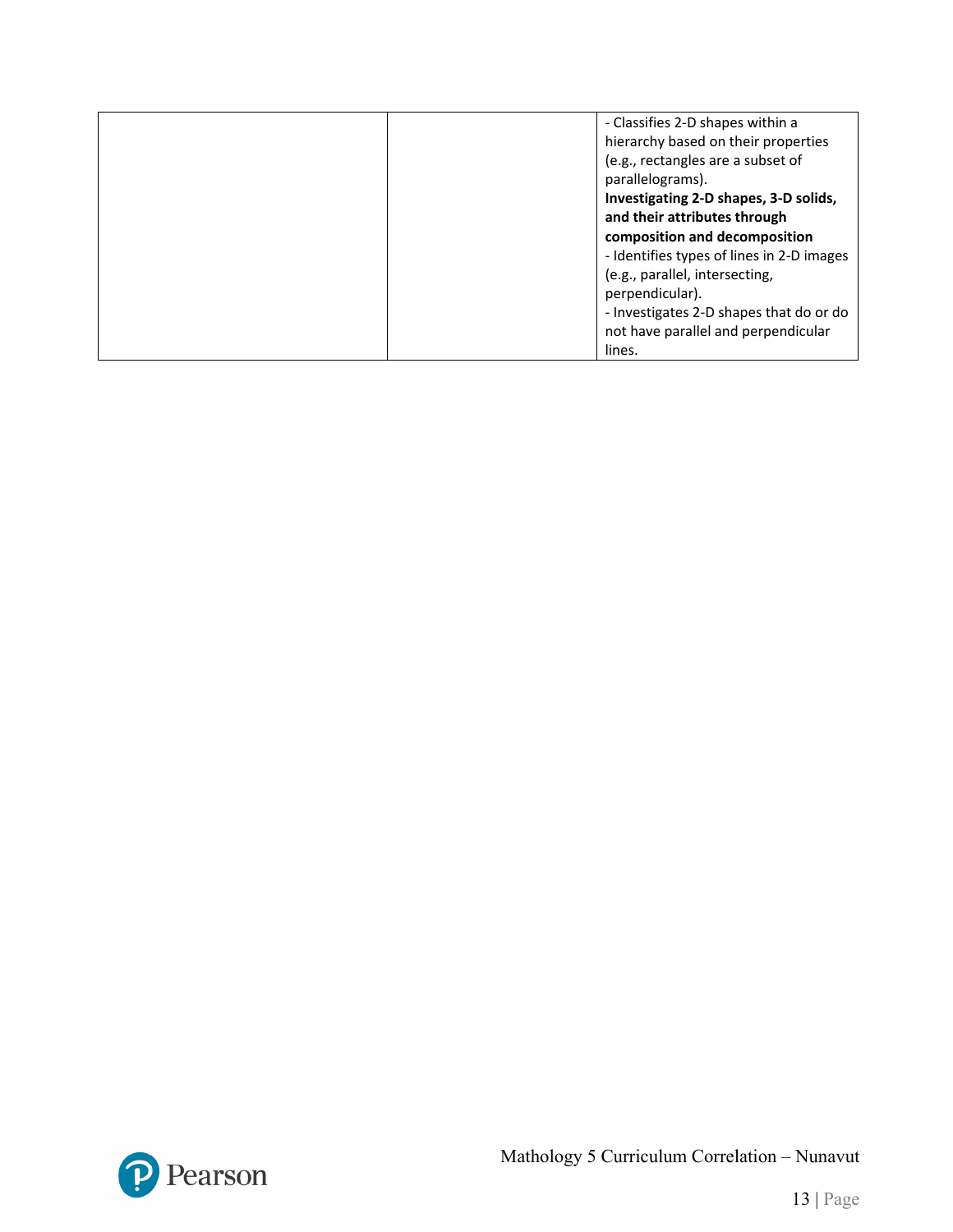

# **Correlation of Nunavut Program of Studies with Mathology Grade 5 (Shape and Space: Transformations)**

| <b>Curriculum Expectations</b>                                                                                                                      | <b>Grade 5 Mathology.ca</b>                                                                                                                                                                                                   | <b>Pearson Canada Grades 4-6</b><br><b>Mathematics Learning Progression</b>                                                                                                                                                                                                                                                            |  |  |
|-----------------------------------------------------------------------------------------------------------------------------------------------------|-------------------------------------------------------------------------------------------------------------------------------------------------------------------------------------------------------------------------------|----------------------------------------------------------------------------------------------------------------------------------------------------------------------------------------------------------------------------------------------------------------------------------------------------------------------------------------|--|--|
| <b>General Outcome</b><br>Describe and analyze position and motion of objects and shapes.                                                           |                                                                                                                                                                                                                               |                                                                                                                                                                                                                                                                                                                                        |  |  |
| <b>Specific Outcomes</b><br>8. Identify and describe a single<br>transformation, including a translation,<br>rotation and reflection of 2-D shapes. | <b>Geometry Unit 2A:</b><br><b>Transformations</b><br>5: Investigating Translations<br>6: Investigating Reflections<br>7: Investigating Rotations<br>8: Identifying Transformations<br>9: Consolidation of<br>Transformations | Big Ideas: 2-D shapes and 3-D solids<br>can be transformed in many ways<br>and analyzed for change.<br><b>Exploring 2-D shapes and 3-D solids</b><br>by applying and visualizing<br>transformations<br>- Identifies, describes, and performs<br>single transformations (i.e.,<br>translation, reflection, rotation) on 2-<br>D shapes. |  |  |
| 9. Perform, concretely, a single<br>transformation (translation, rotation or<br>reflection) of a 2-D shape, and draw the<br>image.                  | <b>Geometry Unit 2A:</b><br><b>Transformations</b><br>5: Investigating Translations<br>6: Investigating Reflections<br>7: Investigating Rotations<br>8: Identifying Transformations<br>9: Consolidation of<br>Transformations | Big Ideas: 2-D shapes and 3-D solids<br>can be transformed in many ways<br>and analyzed for change.<br><b>Exploring 2-D shapes and 3-D solids</b><br>by applying and visualizing<br>transformations<br>- Identifies, describes, and performs<br>single transformations (i.e.,<br>translation, reflection, rotation) on 2-<br>D shapes. |  |  |

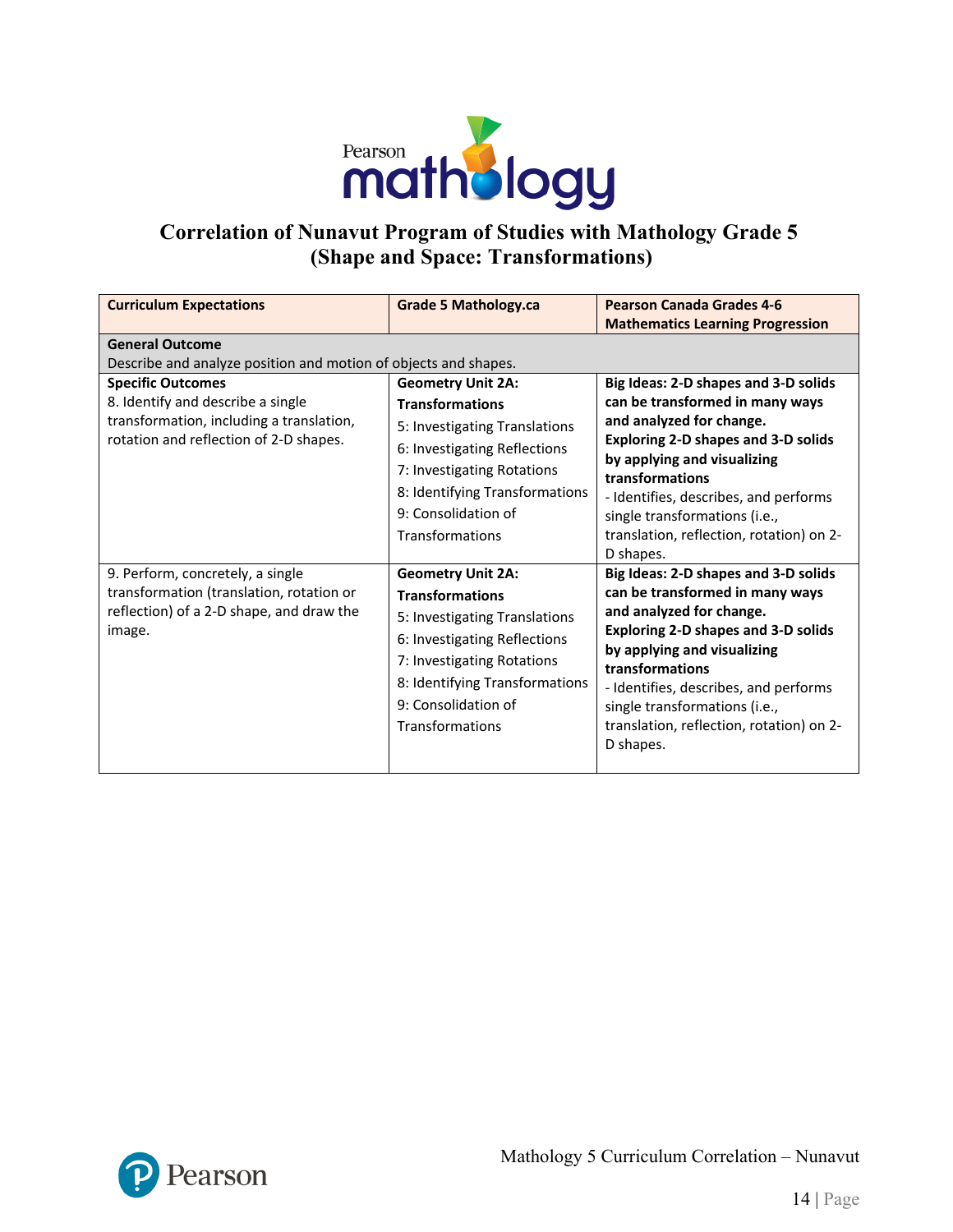

### **Correlation of Nunavut Program of Studies with Mathology Grade 5 (Statistics and Probability: Data Analysis)**

| <b>Curriculum Expectations</b>                                                           | <b>Grade 5 Mathology.ca</b>                                                                                                                                                  | <b>Pearson Canada Grades 4-6</b>                                                                                                                                                                                                                                                                                                                                                                                                                                                                                                                                                                                                                                                                                                                                                                                                                                                           |  |  |
|------------------------------------------------------------------------------------------|------------------------------------------------------------------------------------------------------------------------------------------------------------------------------|--------------------------------------------------------------------------------------------------------------------------------------------------------------------------------------------------------------------------------------------------------------------------------------------------------------------------------------------------------------------------------------------------------------------------------------------------------------------------------------------------------------------------------------------------------------------------------------------------------------------------------------------------------------------------------------------------------------------------------------------------------------------------------------------------------------------------------------------------------------------------------------------|--|--|
|                                                                                          |                                                                                                                                                                              | <b>Mathematics Learning Progression</b>                                                                                                                                                                                                                                                                                                                                                                                                                                                                                                                                                                                                                                                                                                                                                                                                                                                    |  |  |
| <b>General Outcome</b>                                                                   |                                                                                                                                                                              |                                                                                                                                                                                                                                                                                                                                                                                                                                                                                                                                                                                                                                                                                                                                                                                                                                                                                            |  |  |
| Collect, display and analyze data to solve problems.                                     |                                                                                                                                                                              |                                                                                                                                                                                                                                                                                                                                                                                                                                                                                                                                                                                                                                                                                                                                                                                                                                                                                            |  |  |
| <b>Specific Outcomes</b><br>1. Differentiate between first-hand and<br>second-hand data. | Data Management Unit 1A:<br><b>Data Management</b><br>1: Exploring First-Hand and<br>Second-Hand Data                                                                        | <b>Big Idea: Formulating questions,</b><br>collecting data, and consolidating<br>data in visual and graphical displays<br>help us understand, predict, and<br>interpret situations that involve<br>uncertainty, variability, and<br>randomness.<br>Collecting data and organizing it into<br>categories<br>- Differentiates between primary (i.e.,<br>first-hand) and secondary (i.e.,<br>second-hand) data sources.                                                                                                                                                                                                                                                                                                                                                                                                                                                                       |  |  |
| 2. Construct and interpret double bar<br>graphs to draw conclusions.                     | Data Management Unit 1A:<br><b>Data Management</b><br>2: Constructing Double-Bar<br>Graphs<br>3: Interpreting Double-Bar<br>Graphs<br>4: Consolidation of Data<br>Management | <b>Big Idea: Formulating questions,</b><br>collecting data, and consolidating<br>data in visual and graphical displays<br>help us understand, predict, and<br>interpret situations that involve<br>uncertainty, variability, and<br>randomness.<br><b>Creating graphical displays of</b><br>collected data<br>- Represents data graphically using<br>many-to-one correspondence with<br>appropriate scales and intervals (e.g.,<br>each symbol on pictograph represents<br>10 people).<br>- Visually represents two or more data<br>sets (e.g., double bar chart, stacked<br>bar graph, multi-line graph, multi-<br>column table).<br>Reading and interpreting data<br>displays and analyzing variability<br>- Reads and interprets data displays<br>using many-to-one correspondence.<br>Drawing conclusions by making<br>inferences and justifying decisions<br>based on data collected. |  |  |

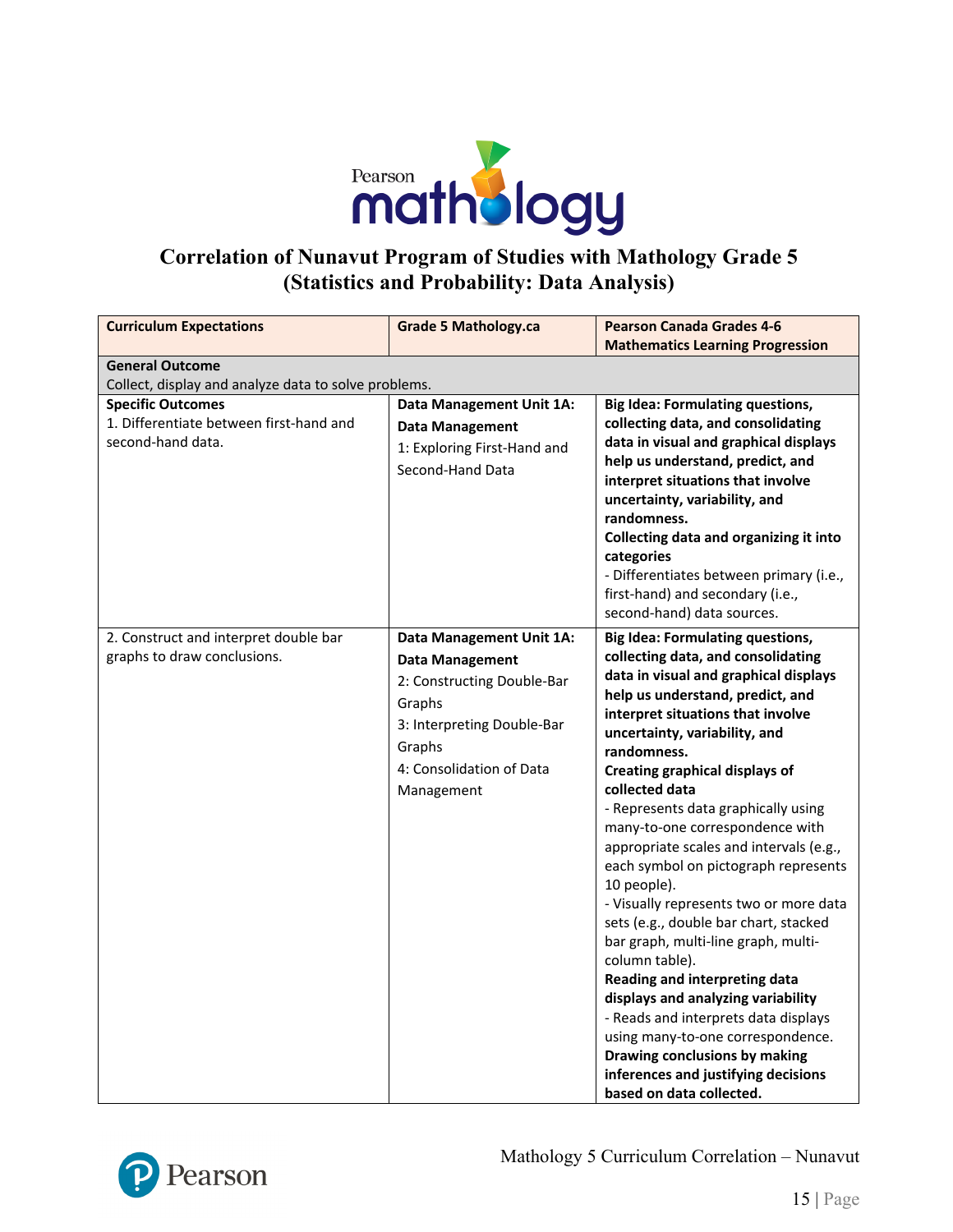|  | presented.<br>- Interprets the results of data<br>presented graphically from primary<br>(e.g., class survey) and secondary (e.g.,<br>online news reports) sources. |
|--|--------------------------------------------------------------------------------------------------------------------------------------------------------------------|
|--|--------------------------------------------------------------------------------------------------------------------------------------------------------------------|